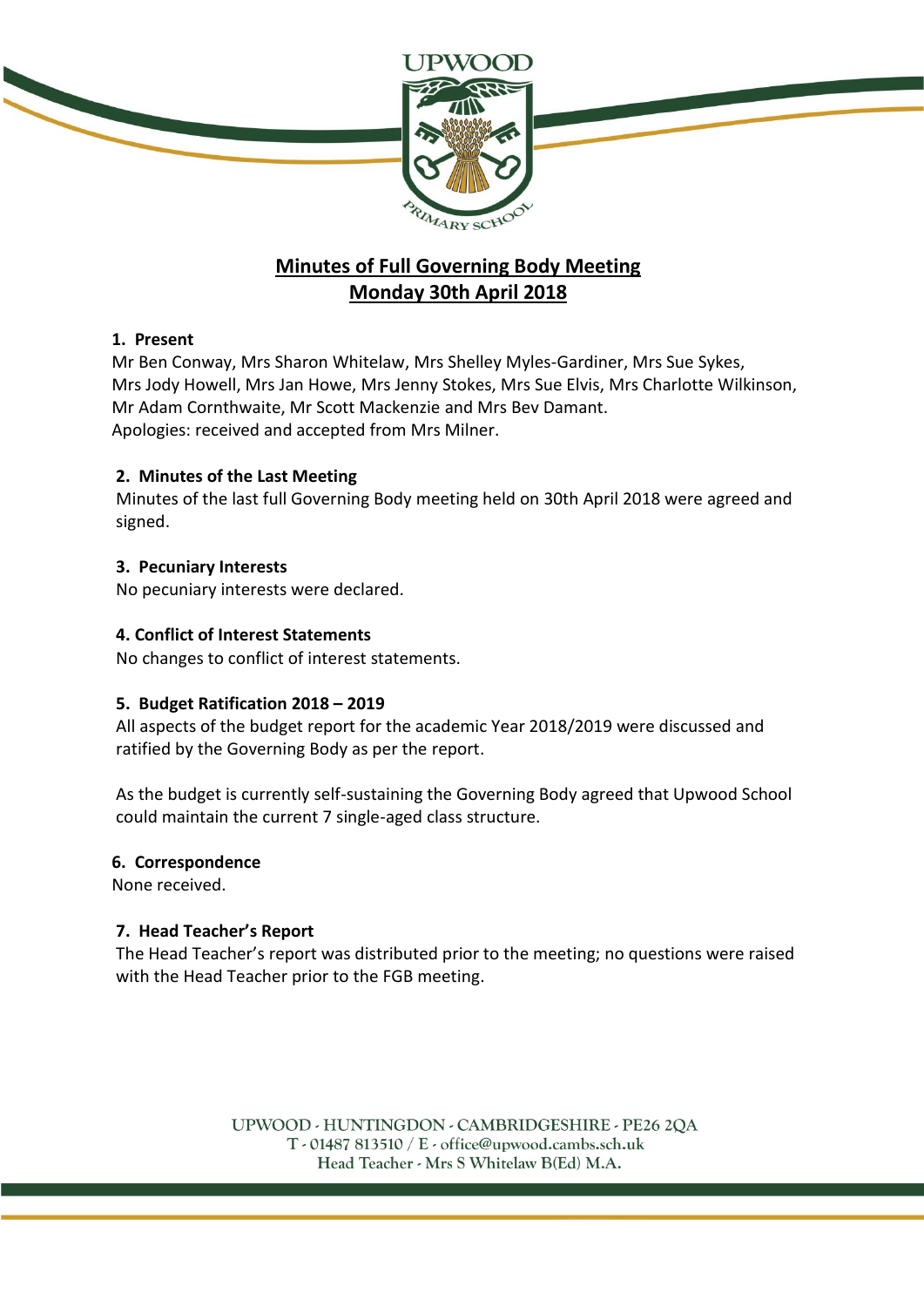

## **Senior Leadership Feedback**

Mrs Wilkinson (SLT and Year 6 Class Teacher) gave a presentation to the FGB on how strategies, booster groups and resources had been used to enhance the learning of the Year 6 pupils. Compliments were given to the parental support at home which has enhanced progression and results.

Data Analysis Sheets, previously distributed to the FGB, highlighted that the threshold had been met earlier on in the academic year.

Mrs Myles-Gardiner (SLT, Assistant Head Teacher and Inclusion Manager) also gave a presentation to the FGB on how KS1 strategies and resources had been used to enhance the learning of pupils. Upwood School standards were reflected across other schools based on criteria areas.

Moderation visits to other schools had been made by both Mrs Wilkinson and Mrs East. Priscilla Crane, Education Advisor, had also provided advice and support in accessing and interpretation of subject criteria.

# **12. USTT Report**

USTT report circulated to the Governing Body, but not discussed at the meeting.

## **13. PTA Report**

PTA report circulated to the Governing Body, but not discussed at the meeting.

## **15. Any Other Business**

Upwood School Staff, who were members of the Governing Body, together with the Clerk to the Governing Body, were asked to leave the room to enable the remaining Governing Body members to discuss additional subject matters.

Meeting closed.

## **16. Dates of Future Meeting**

Minutes of the full Governing Body meeting held on Monday  $30<sup>th</sup>$  April to be approved on Monday 9th July 2018 at 7.00pm**.**

> UPWOOD - HUNTINGDON - CAMBRIDGESHIRE - PE26 2QA  $T \cdot 01487813510 / E \cdot 0$  office@upwood.cambs.sch.uk Head Teacher - Mrs S Whitelaw B(Ed) M.A.